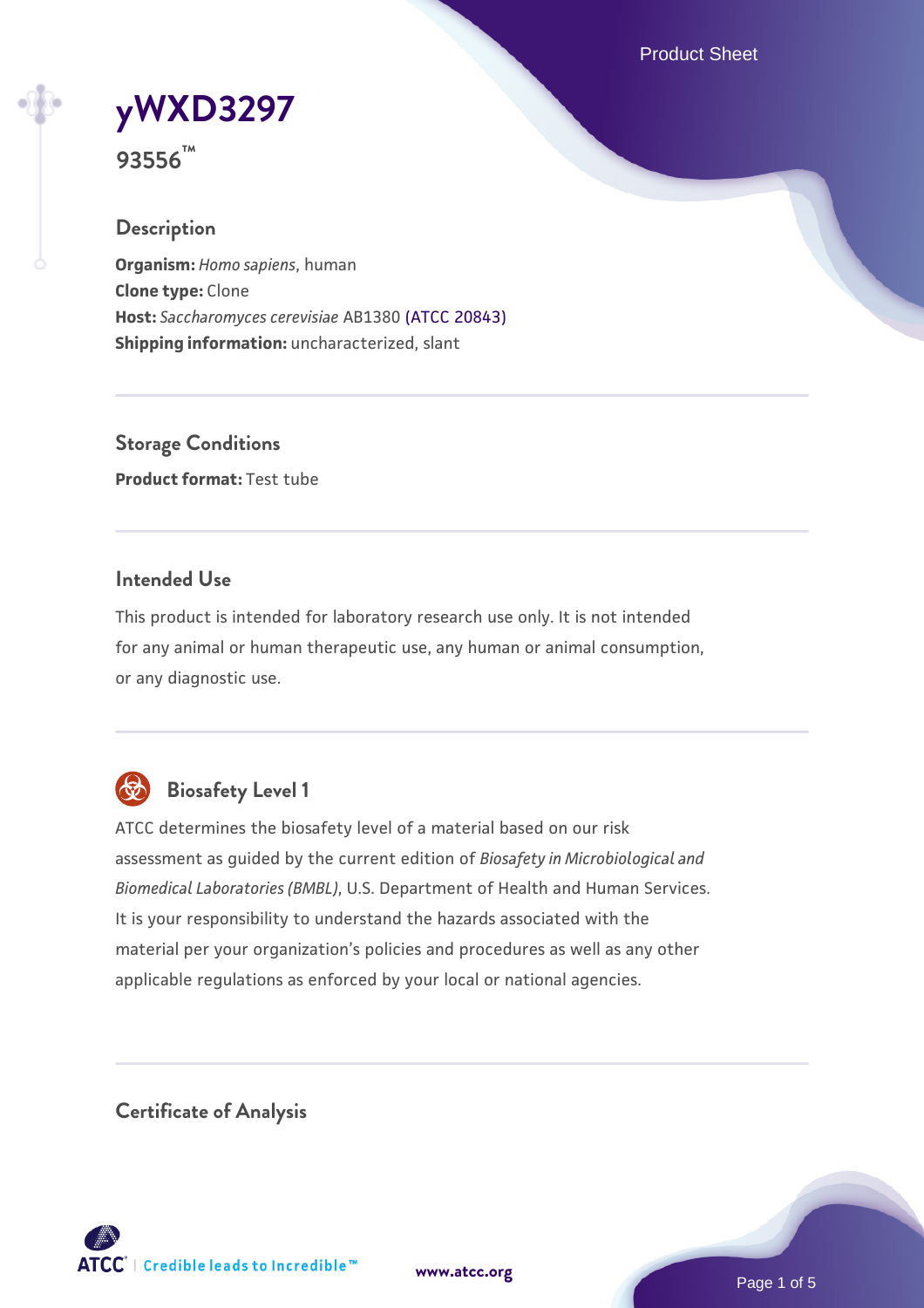

For batch-specific test results, refer to the applicable certificate of analysis that can be found at www.atcc.org.

#### **Insert Information**

**Type of DNA:** genomic **Genome:** Homo sapiens **Chromosome:** X X pter-q27.3 **Gene name:** DNA Segment, single copy **Gene product:** DNA Segment, single copy [DXS2958] **Gene symbol:** DXS2958 **Contains complete coding sequence:** Unknown **Insert end:** EcoRI

#### **Vector Information**

**Construct size (kb):** 280.0 **Intact vector size:** 11.454 **Vector name:** pYAC4 **Type of vector:** YAC **Host range:** *Saccharomyces cerevisiae*; *Escherichia coli* **Vector information:** other: telomere, 3548-4235 other: telomere, 6012-6699 Cross references: DNA Seq. Acc.: U01086 **Cloning sites:** EcoRI **Markers:** SUP4; HIS3; ampR; URA3; TRP1 **Replicon:** pMB1, 7186-7186; ARS1, 9632-10376

# **Growth Conditions**

**Medium:** 





Page 2 of 5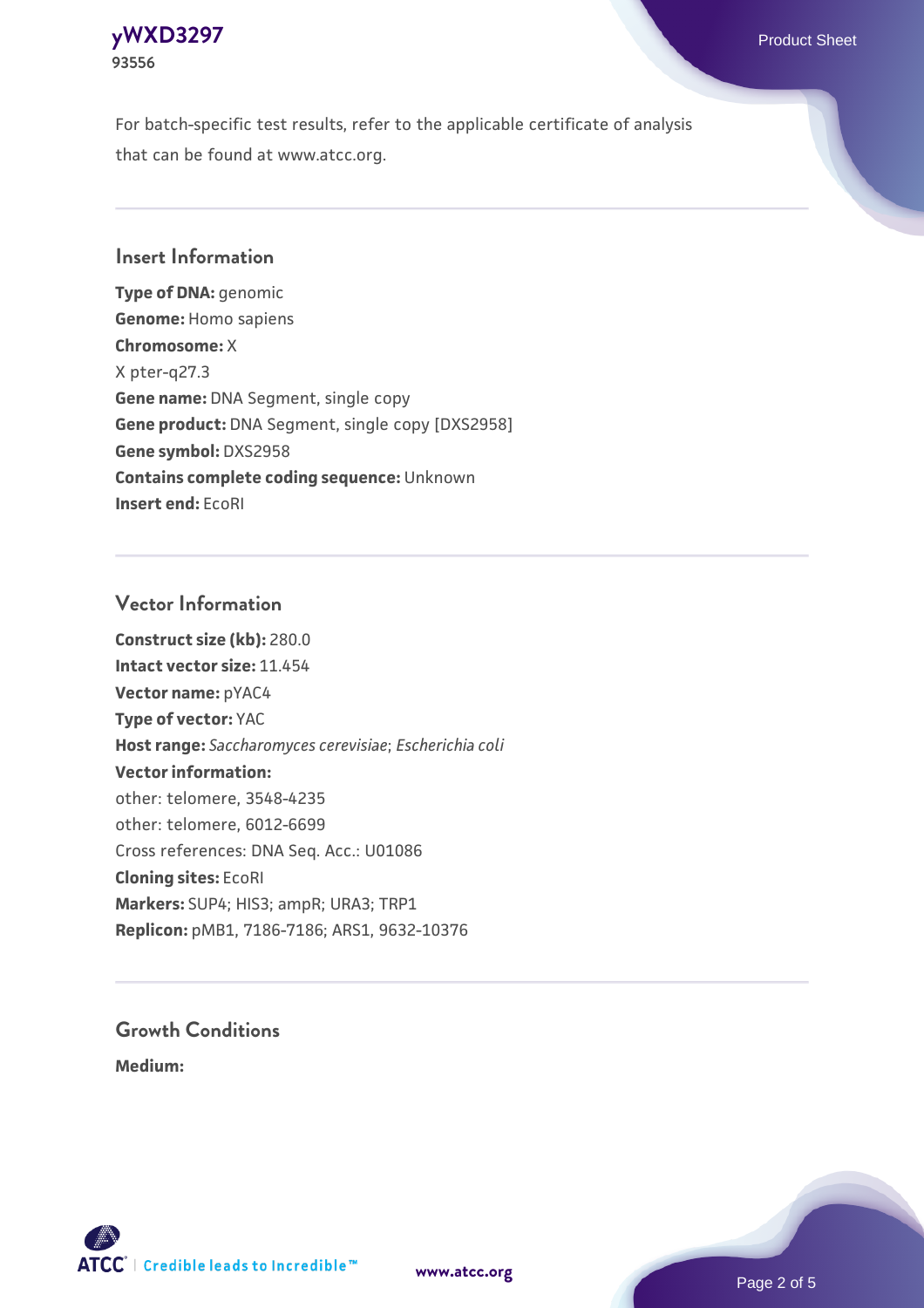**[yWXD3297](https://www.atcc.org/products/93556)** Product Sheet **93556**

[ATCC Medium 1245: YEPD](https://www.atcc.org/-/media/product-assets/documents/microbial-media-formulations/1/2/4/5/atcc-medium-1245.pdf?rev=705ca55d1b6f490a808a965d5c072196) **Temperature:** 30°C

#### **Notes**

More information may be available from ATCC (http://www.atcc.org or 703- 365-2620).

## **Material Citation**

If use of this material results in a scientific publication, please cite the material in the following manner: yWXD3297 (ATCC 93556)

#### **References**

References and other information relating to this material are available at www.atcc.org.

#### **Warranty**

The product is provided 'AS IS' and the viability of ATCC® products is warranted for 30 days from the date of shipment, provided that the customer has stored and handled the product according to the information included on the product information sheet, website, and Certificate of Analysis. For living cultures, ATCC lists the media formulation and reagents that have been found to be effective for the product. While other unspecified media and reagents may also produce satisfactory results, a change in the ATCC and/or depositor-recommended protocols may affect the recovery, growth, and/or function of the product. If an alternative medium formulation or reagent is used, the ATCC warranty for viability is no longer



**[www.atcc.org](http://www.atcc.org)**

Page 3 of 5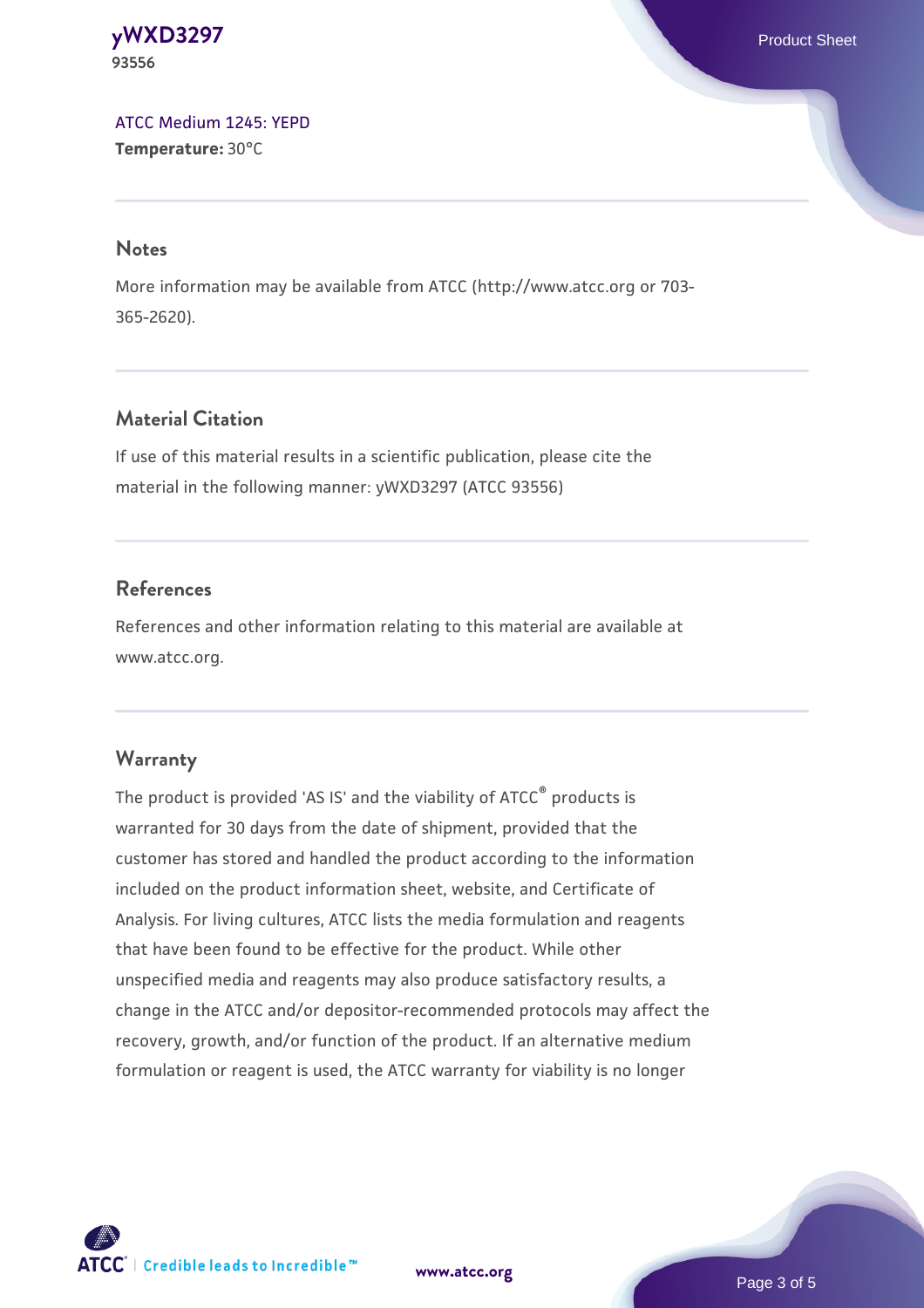**[yWXD3297](https://www.atcc.org/products/93556)** Product Sheet **93556**

valid. Except as expressly set forth herein, no other warranties of any kind are provided, express or implied, including, but not limited to, any implied warranties of merchantability, fitness for a particular purpose, manufacture according to cGMP standards, typicality, safety, accuracy, and/or noninfringement.

#### **Disclaimers**

This product is intended for laboratory research use only. It is not intended for any animal or human therapeutic use, any human or animal consumption, or any diagnostic use. Any proposed commercial use is prohibited without a license from ATCC.

While ATCC uses reasonable efforts to include accurate and up-to-date information on this product sheet, ATCC makes no warranties or representations as to its accuracy. Citations from scientific literature and patents are provided for informational purposes only. ATCC does not warrant that such information has been confirmed to be accurate or complete and the customer bears the sole responsibility of confirming the accuracy and completeness of any such information.

This product is sent on the condition that the customer is responsible for and assumes all risk and responsibility in connection with the receipt, handling, storage, disposal, and use of the ATCC product including without limitation taking all appropriate safety and handling precautions to minimize health or environmental risk. As a condition of receiving the material, the customer agrees that any activity undertaken with the ATCC product and any progeny or modifications will be conducted in compliance with all applicable laws, regulations, and guidelines. This product is provided 'AS IS' with no representations or warranties whatsoever except as expressly set forth herein and in no event shall ATCC, its parents, subsidiaries, directors, officers, agents, employees, assigns, successors, and affiliates be liable for indirect, special, incidental, or consequential damages of any kind in connection with or arising out of the customer's use of the product. While reasonable effort is made to ensure authenticity and reliability of materials on deposit, ATCC is not liable for damages arising from the misidentification or



**[www.atcc.org](http://www.atcc.org)**

Page 4 of 5